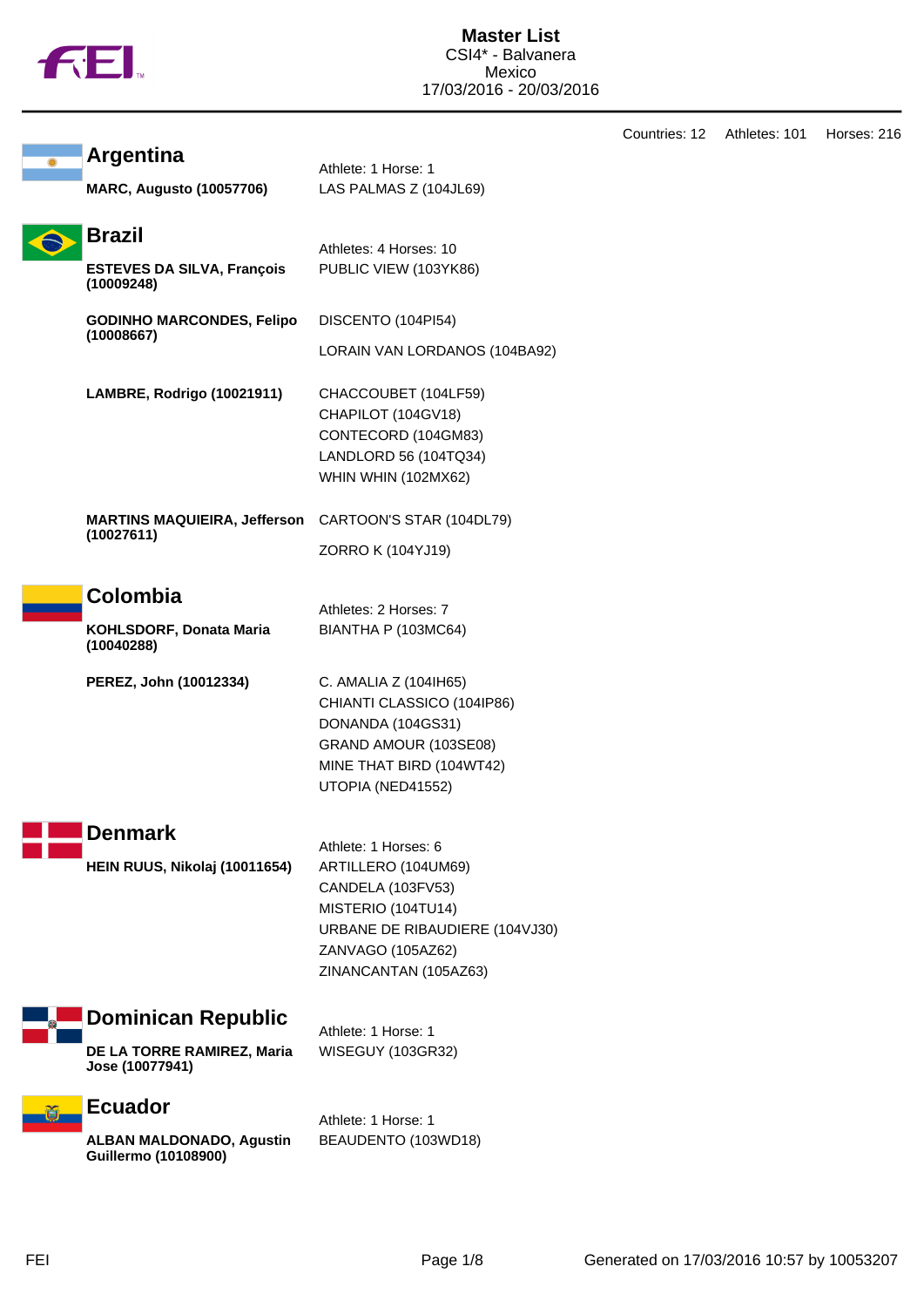

| 李永崇 | <b>Honduras</b>                                        | Athlete: 1 Horse: 1                                                 |
|-----|--------------------------------------------------------|---------------------------------------------------------------------|
|     | DE LEON CRUZ, Roberta<br>(10073496)                    | MAGNUS ROSENDO (104ZL97)                                            |
|     | <b>Mexico</b>                                          | Athletes: 84 Horses: 175                                            |
|     | <b>ABASCAL SECCHI, Antonio</b>                         | <b>CONTINIO 4 (103JK34)</b>                                         |
|     | (10087756)                                             | CREAM AND CRUNCH (104KP89)                                          |
|     | <b>ACEVEDO GARCIA, Armando</b>                         | BARTENDER (104KG52)                                                 |
|     | (10108814)                                             | CONTENDRA (103ZU39)<br>HABRACADABRA XXX (104NQ21)                   |
|     | ALDANA, Alberto (10009251)                             | DARRY LOU (104DE68)<br>DIANA (104YK23)                              |
|     | ALVAREZ RUIZGALINDO, Manuel MANOLITO FORTUNA (103PA60) |                                                                     |
|     | (10076733)                                             | SPIRIT MAGIC (SWE40074)                                             |
|     | <b>ATTIAS BULHOSEN, Santiago</b><br>(10077228)         | DELUXE DANCER (103HC81)                                             |
|     | AZCARRAGA, Andres (10072032) AL CAPONE (103UU60)       | CONTENDROS 2 (104CU40)<br>LUMINOSO LS (MEX40480)<br>VADUZ (102TJ13) |
|     | AZCARRAGA, Gonzalo (10031749) ALLEGRO (103AZ27)        | QUITE NICE 5 (103EA24)<br>ZALERNO (102VG55)                         |
|     | <b>BECKER, Alvaro (10021413)</b>                       | LEMON TWIST BS (104HA20)<br><b>OREO BS (104HA15)</b>                |
|     | BECKER, Mauricio (10026528)                            | AMARANTO BS (102WB14)<br>ROQUEFORT BS (104HA18)                     |
|     | <b>CANEDO VINCENT, Jorge</b><br>(10047572)             | LARISSA JC (104YN12)                                                |
|     | <b>CHEDRAUI EGUIA, Jose Antonio</b><br>(10000442)      | CORCEGA LA SILLA (102TH39)                                          |
|     |                                                        | LA BAMBA (103IU46)<br>NINLOUBET (103TC35)                           |
|     | <b>CHEDRAUI PROM, Jose Antonio</b><br>(10044984)       | ARISTOTELIS (103BN33)                                               |
|     |                                                        | JK HORSETRUCKS WISH (NED41961)                                      |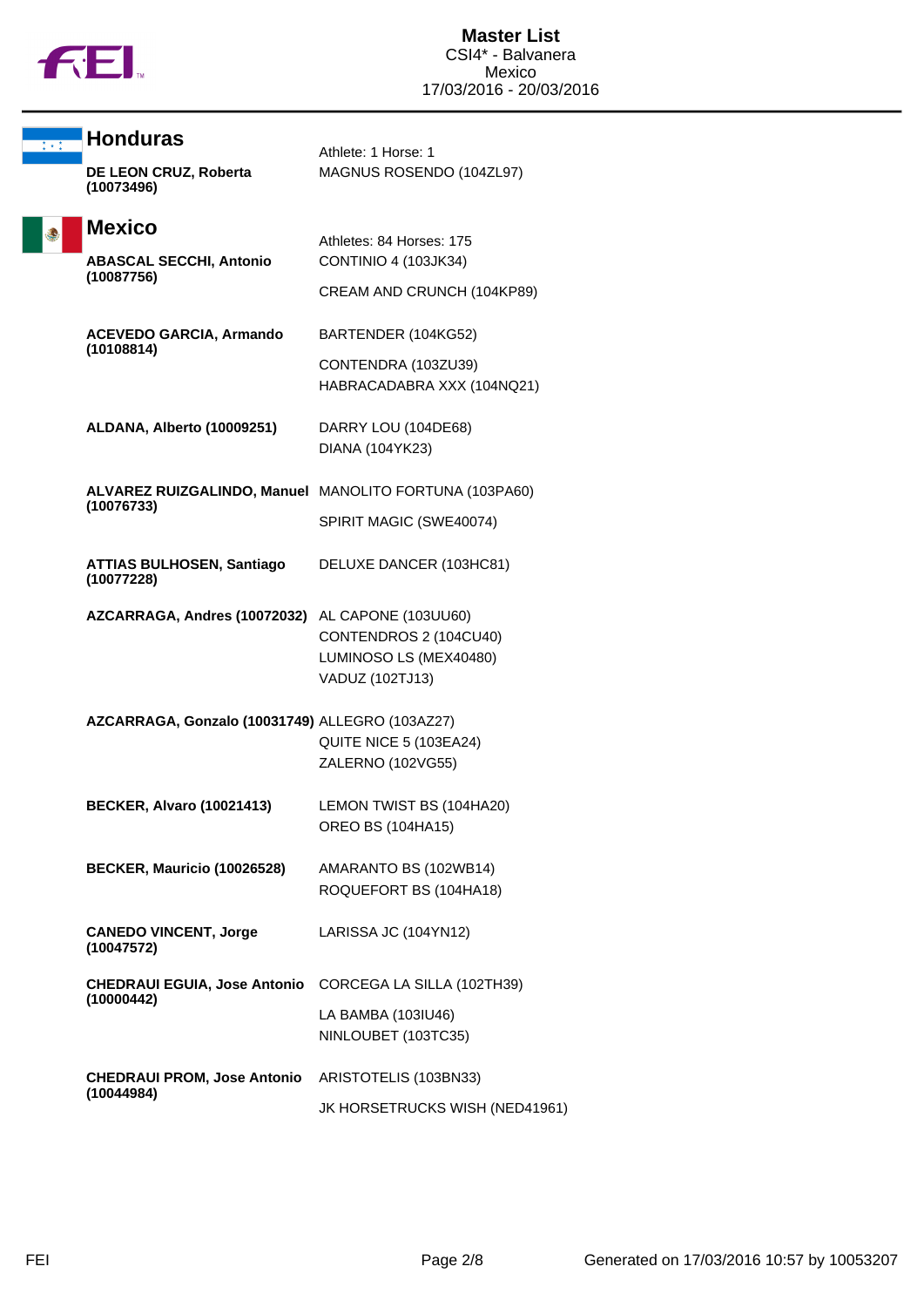

| <b>ESCUDERO MORALES, Pablo</b>                        | MELBOURNE (103JF17)                                                                    |
|-------------------------------------------------------|----------------------------------------------------------------------------------------|
| (10138176)                                            | SEAYA DE LA TINE (103RY22)                                                             |
| FERNANDEZ, Federico (10000446) BOLT (103RA95)         | GITANO (102VM83)<br>GURU (103YU10)<br>PEGASSO (104FI62)<br>TARZAN DE FLANDRE (103ZP39) |
| FERNANDEZ, Javier (10009252)                          | DIAMOND DREAM (105BV91)<br>END GOOD ALL GOOD (104RR87)                                 |
| FRANCO HERNANDEZ, Sandra<br>Margarita (10057771)      | QUIN CHIN (GER24378)                                                                   |
| <b>GALAN, Marcelo (10032146)</b>                      | DONTEFINO (105BU38)<br>INTERO OH (104KJ09)                                             |
| <b>GASPAR, Felipe (10039735)</b>                      | <b>COBAIN S (103XX54)</b><br>DELOS RAMIRA (103NV90)                                    |
| GASPAR ALBAÑEZ, Juan Pablo                            | COSTA DATE (103WE68)                                                                   |
| (10071859)                                            | HANNES VAN'T LINDEKEN (104AI27)<br>PUERTAS SO WHAT (104JN75)                           |
| <b>GONZALEZ DUFRANE, Manuel</b>                       | <b>DESIE (105AX03)</b>                                                                 |
| (10046020)                                            | HORTENSIA VAN DE LEEUWERK (104SP13)                                                    |
| GUERRA CASTELLANOS, Gabriel BALBOA 6 (102TL98)        |                                                                                        |
| (10073875)                                            | STAKKARO (102XH91)                                                                     |
| GUTIERREZ, Alejandro (10137877) CASSANDRA Z (105CV91) |                                                                                        |
| <b>GUTIERREZ DIAZ, Alfonso</b><br>(10087610)          | VOLUMIA (103LA45)                                                                      |
| <b>HANK AMAYA, Maria Guadalupe</b><br>(10087755)      | CONSTAR (1020004)                                                                      |
| <b>HEGEWISCH OROZCO, Maria</b><br>Fernanda (10011928) | RADJA (NED41394)                                                                       |
| HERNANDEZ, Arturo (10009155)                          | CALIPSO LAS MARIAS (104KH48)<br>CARLOUBET (103ZK66)                                    |
| <b>HERRERA, Guillermo Martin</b><br>(10133247)        | BARBARA (104OJ98)                                                                      |
| <b>HERRERA MORALES, Jose</b><br>Antonio (10039366)    | REUVEKAMPS WESTERSTORM (104TJ59)                                                       |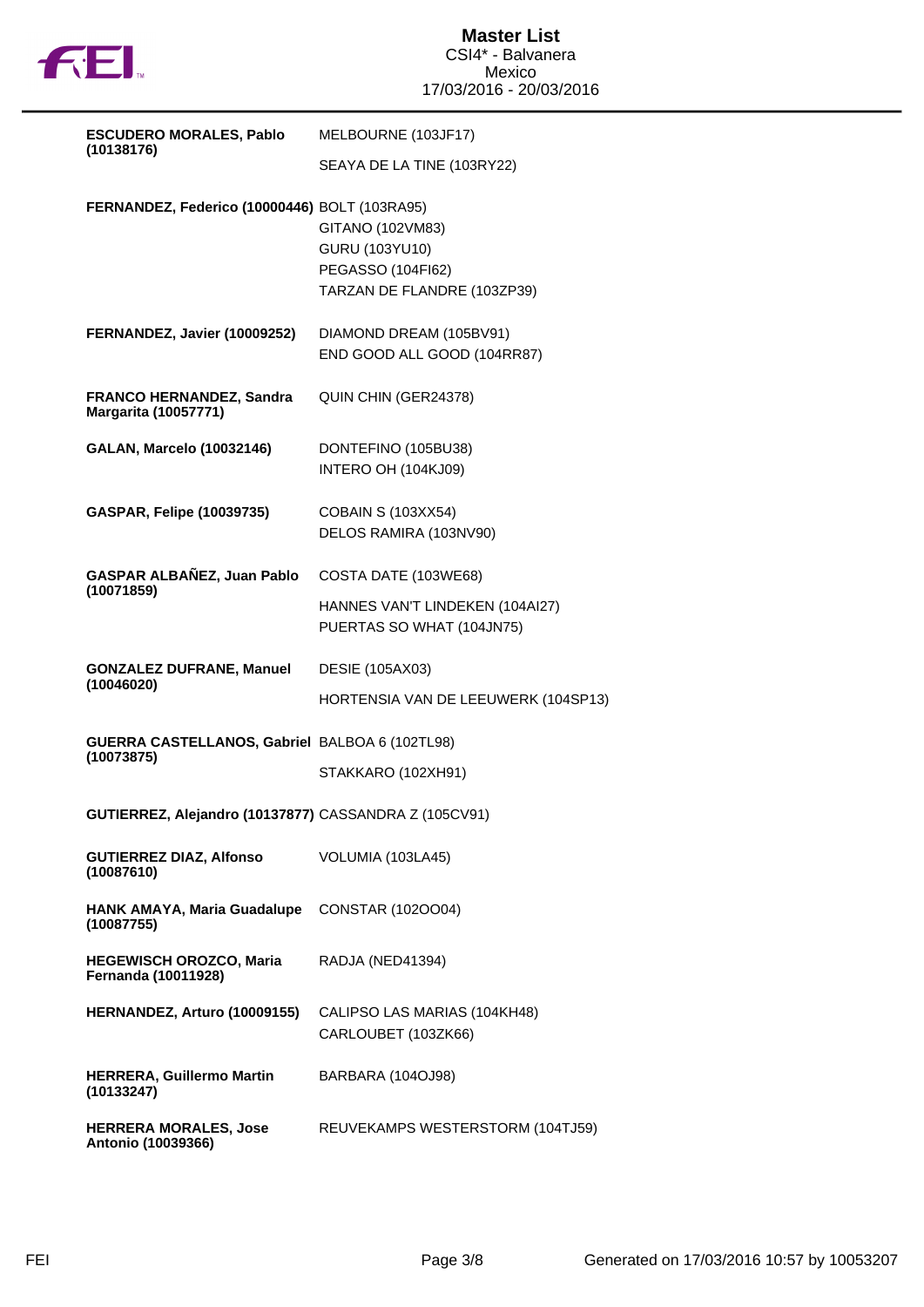

| <b>HUESCA PEREZ, Mauricio</b><br>(10087805)             | ADERMIE PP (103IY34)                                                                                                     |
|---------------------------------------------------------|--------------------------------------------------------------------------------------------------------------------------|
| JIMENEZ TORRES, Juan Pablo<br>(10113263)                | <b>RELIC LS (104OS50)</b>                                                                                                |
| <b>JIMENEZ VALDIVIA, Martin</b><br>Alejandro (10137468) | CASSQUICO (102UQ68)                                                                                                      |
|                                                         | TREBON DE LA NUTRIA (104OR46)                                                                                            |
| LARREA B, Sofia (10040178)                              | APLICATIA (102SD24)<br>COLASKO (103ES91)<br>JUMEX SPORT ARCHIMDES (MEX02018)<br>REMMITS DELPHI (104KJ03)                 |
| LOMELIN, Francisco (10032251)                           | CAMPODUNA (104YN11)<br>CASSPIO (104OR47)<br>DONAUGRAAF (104OR49)<br>FORCADO DE BRUMIE (103FM66)<br>LIMOUCHELLO (103KR31) |
| <b>MADERO BLASQUEZ, Patricio</b><br>Miguel (10097897)   | ZILVERSTAR VDL (102ZM50)                                                                                                 |
| <b>MARON KAHWAGI, Miguel</b><br>(10106156)              | BRAVE LIBERTY SAN GABRIEL (104HR48)                                                                                      |
|                                                         | BV PROJECTS EDINBURGH (BEL12012)<br>RODBY SAN GABRIEL (104HR51)                                                          |
| (10034777)                                              | MARTIN DEL CAMPO, Juan Carlos RAFALE DE KERGLENN (103DP26)                                                               |
| <b>MARTIN DEL CAMPO, Santiago</b><br>(10034776)         | MAGALLANES (103ZV74)                                                                                                     |
| <b>MARTINEZ RAMOS, Jacobo</b><br>(10032219)             | COCALERO (103AB15)                                                                                                       |
| <b>MARTINEZ SOMMER, Fernando</b><br>(10033730)          | BALANCAN VAN DE HEFFINCK (104MC12)                                                                                       |
|                                                         | CASUAL 5 (103LD22)<br>COR BAKKER (104RD00)<br>CORBI (105AY32)<br>KANISSO (104FJ13)                                       |
| <b>MARTINEZ VAZQUEZ, Jose</b>                           | NELSON 212 (103WY83)                                                                                                     |
| Alberto (10026760)                                      | NO LIMINT (104IO65)<br>SULTAN DU GUERPRE (103QT85)                                                                       |
| MAURER, Antonio (10000537)                              | GALILEO DE LAUBRY (104DR04)<br>MAGNUS JAEN MAIL (104YM29)<br>OTHELLO (104YN10)                                           |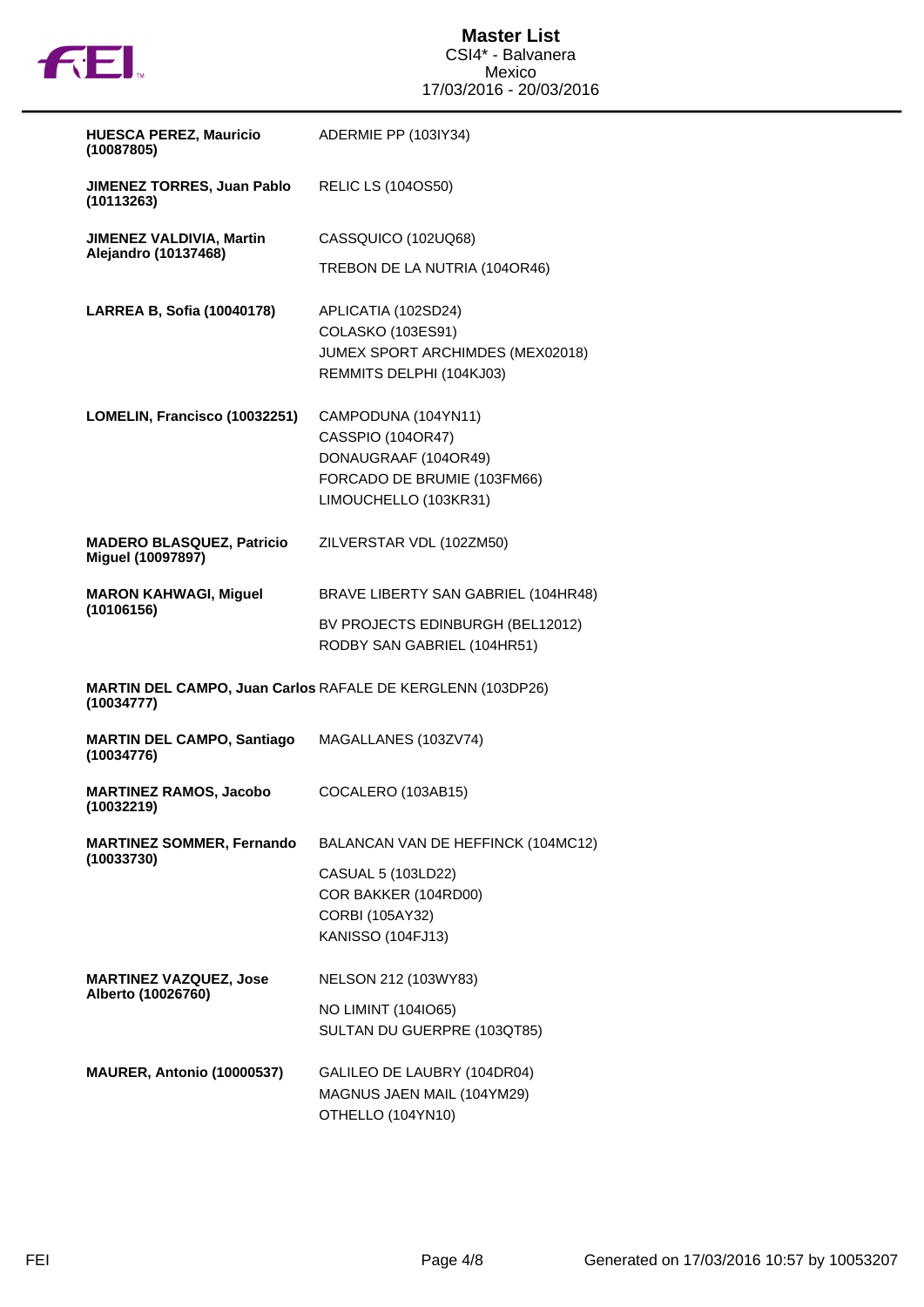

| MEDINA VAZQUEZ, Rodrigo                                   | <b>AMAGUN (104MG51)</b>                  |
|-----------------------------------------------------------|------------------------------------------|
| (10037791)                                                | <b>FINDUS 40 (GER41848)</b>              |
|                                                           | LUCIO 37 (103LH57)                       |
|                                                           | SONORA (104YK25)                         |
|                                                           |                                          |
| <b>MEDINA VAZQUEZ, Santiago</b><br>(10076167)             | LOREANA (103IM85)                        |
| <b>MEYER, Marilly (10012017)</b>                          | GINEBRA LS (105BB89)                     |
| <b>MEYER ROBREDO, Nicole</b><br>(10087454)                | HERCULE VH END HOUSE (103YZ83)           |
|                                                           | WERVELWIND (103KR62)                     |
| MILLS, Alejandro (10009261)                               | BELLE POMME (103FU32)                    |
|                                                           | CARLOS 519 (102YP25)                     |
|                                                           | COUPE DU ROUET (104NF39)                 |
|                                                           | FINE STAR VAN T ASSCHAUT (103HH41)       |
|                                                           |                                          |
| MILMO, Ximena (10032246)                                  | MALIKA LS (104OR42)                      |
|                                                           |                                          |
| NIETO DEL RIO, Sergio (10000486) CABREADO S.E. (BEL40879) |                                          |
|                                                           | GOOGLE (103SE10)                         |
|                                                           | MACUBA SAN RAFAEL (103SR96)              |
|                                                           |                                          |
| <b>NIZRI, Ricardo (10012353)</b>                          | CARUSCHKA (102PS99)                      |
|                                                           | CHENCHO (104YM33)                        |
| O'FARRILL, Lorenza (10002031)                             | CALVIRA (104LF60)                        |
|                                                           | ETOILE VAN DEN BISSCHOP (102MC06)        |
|                                                           | PEKIN ST DENIS (102ZI39)                 |
|                                                           | QUEENS DARLING (103QH54)                 |
|                                                           |                                          |
| <b>ONATE, Mario (10002176)</b>                            | SANLETTO (104LF55)                       |
|                                                           | TOULONIA (103JL70)                       |
|                                                           |                                          |
| <b>OÑATE, Salvador (10009262)</b>                         | <b>CARTIER (103LQ79)</b>                 |
|                                                           |                                          |
| ORDOÑEZ TELLO, Fabian<br>(10047288)                       | GORAN (103MH61)                          |
|                                                           |                                          |
| <b>ORTEGA VALES, Mauricio</b><br>(10106155)               | CHIMBORAZO (104HR49)                     |
|                                                           | RALLIE DES ETOILES SAN GABRIEL (104YE13) |
|                                                           |                                          |
| <b>ORTIZ, Hector (10009255)</b>                           | DIODATO (105BV94)                        |
|                                                           | ZENDO (104UQ25)                          |
| PACHECO, Juan Ignacio                                     | BOTIJA LA CAMPANA (104OR50)              |
| (10113210)                                                |                                          |
|                                                           | MON AMOUR (104OR52)                      |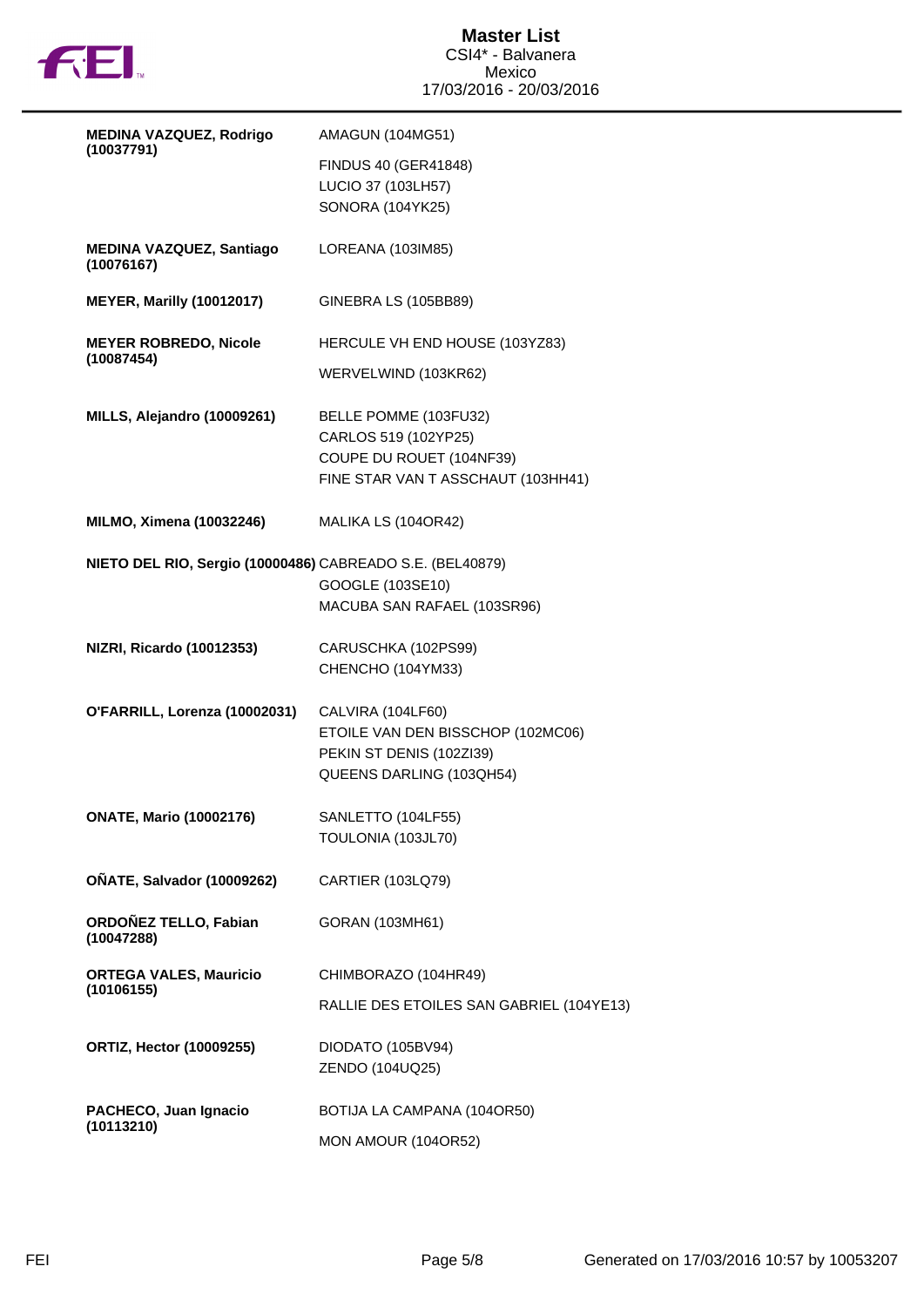

## **Master List** CSI4\* - Balvanera Mexico 17/03/2016 - 20/03/2016

| PARADA VALLEJO, Arturo                                            | CARUSO HELDENLAAN Z (103AW50)                                                                                              |
|-------------------------------------------------------------------|----------------------------------------------------------------------------------------------------------------------------|
| (10095117)                                                        | DI ZIGEUNERIN VDL (104PR08)<br>FANTAST VH ZWARTE PANNENHOF (103EB65)<br>TARZAN D'IVRAIE (104CG49)                          |
| PASQUEL, Francisco (10013788)                                     | ALAMO (105AX08)<br>CARNAVAL (104KG44)<br>NARANJO (103YH48)                                                                 |
| PASQUEL, Patricio (10026531)                                      | BABEL (103ZK59)<br>CAREYES (102SR53)<br>POMEROL (105BZ25)                                                                  |
| PASQUEL MENDEZ, Gerardo                                           | CAYETANA (103QH15)                                                                                                         |
| (10108948)                                                        | HEARTWINNER V GURBRUE CH (103JV35)<br>MIGHTY MOUSE (103MF61)                                                               |
| PIZARRO, Nicolas (10002381)                                       | GUIZANNE (103AX74)<br>LA PETITE FLEUR 6 (103TN40)<br><b>NEMO (104KH87)</b><br>SICANTA (104OA50)<br>TEMASCALTEPEC (104DL81) |
| PLASCENCIA O., Luis Alejandro                                     | CHADOLAN (104JP21)                                                                                                         |
| (10039815)                                                        | CHARATINUS (104YF81)<br>SALAMERA DE LA NUTRIA (103DL34)                                                                    |
| POSADA, Alejandra (10138012)                                      | KAKA (105CT35)<br>SOLEIL DES FORETS (103VO23)                                                                              |
| POTES, Diego Alejandro<br>(10031941)                              | <b>FRANKIE (105CV88)</b>                                                                                                   |
| RAMIREZ PIEDRA, Alfredo<br>(10029638)                             | <b>RED GOLD (104IN29)</b>                                                                                                  |
| RAMOS, Gustavo (10005881)                                         | IZZY MIAKI (104IP89)                                                                                                       |
| RETTEG AMIEVA, Maria Alejandra CLAPTON 7 (GER45954)<br>(10111458) |                                                                                                                            |
| RIVERA TOPETE, Rufino<br>(10066878)                               | APOLO G (105Cl29)                                                                                                          |
| RODRIGUEZ ARREGUI, Manuel<br>(10032779)                           | WICK I (MEX40356)                                                                                                          |
| ROMERO MARTINEZ, Eduardo<br>(10071505)                            | BLACK JUMPER (MEX40534)                                                                                                    |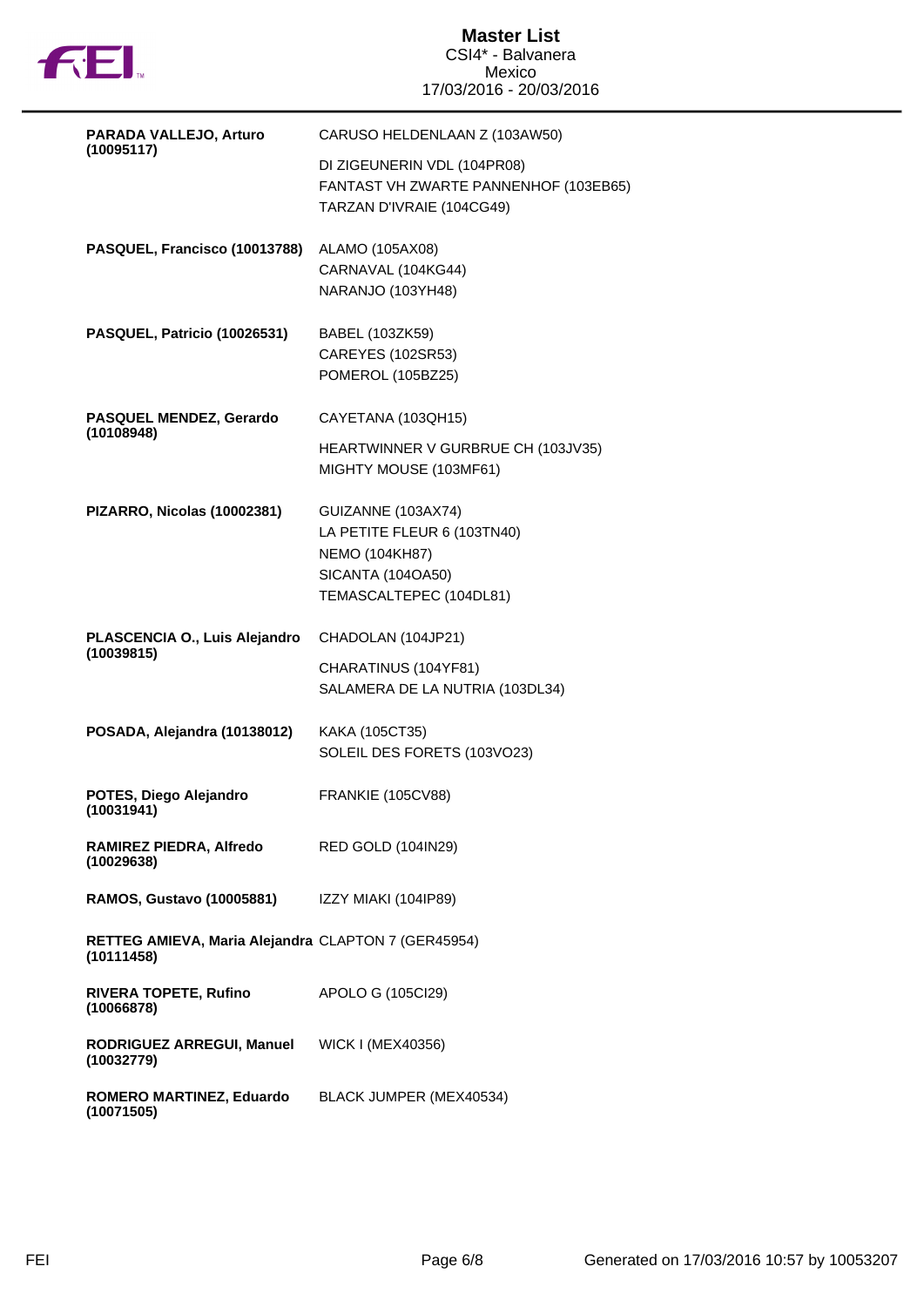

|   | <b>ROMO, Alfonso (10000545)</b>                                | MADRUGADA LS LA SILLA (104AO56)<br>TULICH LS LA SILLA (104CY40)    |
|---|----------------------------------------------------------------|--------------------------------------------------------------------|
|   | <b>SANCHEZ NAVARRO, Eduardo</b>                                | <b>ASKILLY (103IF20)</b>                                           |
|   | (10010781)                                                     | PACIFICO (102YR19)                                                 |
|   | SENDEROS, Manuel (10000549)                                    | CHAPLIN (103ZO78)<br><b>KLIMKE (103WC41)</b><br>LAWITANO (104MS48) |
|   | <b>TORRES HERNANDEZ, Andres</b>                                | CHABACON (104KC99)                                                 |
|   | (10026642)                                                     | CHINTANO (104KC97)                                                 |
|   | <b>TORRES HERNANDEZ, Miguel</b>                                | CHACENDRA (104YQ51)                                                |
|   | Angel (10026643)                                               | DONALD (104FG77)<br>STAKELLO (104YQ52)                             |
|   | <b>TORRES HERNANDEZ, Pablo</b><br>(10029551)                   | CELESTA 21 (103ZF11)                                               |
|   | VAINER, Julio David (10030995)                                 | CASSINI GOLD (104AB64)<br>WESTMINSTER (103DX65)                    |
|   | <b>VALENZUELA G, Jose Ignacio</b><br>(10040161)                | CHILLI PEPPER (104MK50)                                            |
|   | VALLARTA URIBE, Jose Antonio LANCASTER (102QM52)<br>(10047573) |                                                                    |
|   | <b>VEGA BROCKMAN, Andrea</b><br>(10032112)                     | MOSQUETERO (104IO71)                                               |
|   | <b>VELAZQUEZ MURILLO, Jose</b><br>Samuel (10096342)            | MAGNO (104AX55)                                                    |
|   |                                                                | OTOMANO (104GK92)<br>RISUENA (104BA47)                             |
|   | VIZCAÍNO VÁZQUEZ, Pablo                                        | CATHLEEN 35 (103UZ06)                                              |
|   | (10094502)                                                     | ZZ TOP (103WQ84)                                                   |
|   | YRIGOYEN, Pedro (10032192)                                     | CARL DER GROSSE 4 (GER43765)<br>HAVANA (MEX40305)                  |
|   | ZENDEJAS, Alejandro (10032270) GRANUJA (MEX40445)              |                                                                    |
|   | <b>Peru</b>                                                    | Athlete: 1 Horses: 2                                               |
|   | <b>TEAGUE, Jenefer (10073117)</b>                              | CHARAGON (104OU27)                                                 |
|   |                                                                | CLINTON'S STAR (103UF53)                                           |
| 播 | Spain                                                          | Athletes: 2 Horses: 8                                              |